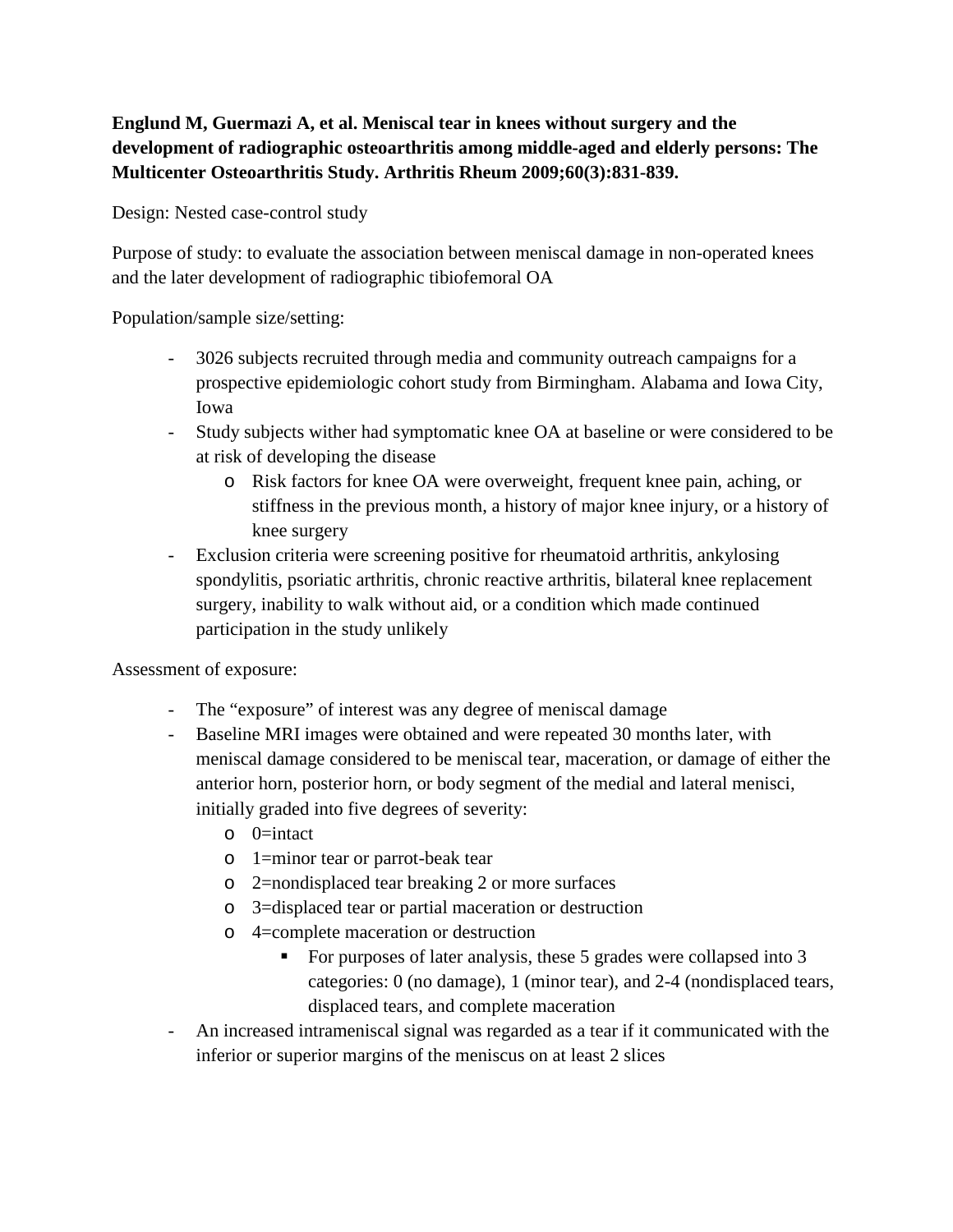- Meniscal extrusion was also graded using the tibial plateau osteochondral junction as the reference point, and defined as 0 (absent), grade  $1$  ( $\lt$ =50%) and 2 ( $>50\%$  from the midposterior coronal slice where the medial tibial spine was of maximal volume

Assessment of outcome:

- OA was graded according to the Kellgren-Lawrence (KL) criteria using posteroanterior and lateral radiography with a fixed-flexion protocol, both at baseline and at 30 months
	- o KL grade 1=doubtful joint space narrowing and possible osteophytic lipping
	- o KL grade 2=definite osteophytes, definite joint space narrowing
	- o KL grade 3=multiple moderate osteophytes, definite joint space narrowing, some sclerosis, and possible joint contour deformity
	- o KL grade 4=large osteophytes, marked joint space narrowing, severe sclerosis, and definite joint contour deformity
- The population at risk at baseline consisted of those in whom radiographic tibiofemoral OA or patellofemoral OA was absent
	- o Absence of tibiofemoral OA meant having KL grade 0 or grade 1 knee OA
	- o Absence of patellofemoral OA (defined as a grade 2 osteophyte or grade 1 joint space narrowing) was determined from the lateral films
- An incident case of OA was defined by the 30 month film, where tibiofemoral OA of KL grade 2 or more, or patellofemoral OA was present
	- o To satisfy the definition of incident OA, the authors required both (1) osteophyte development or enlargement and the (2) visual presence of joint space narrowing, but did not measure this quantitatively
	- o If the only change from baseline to 30 months was enlargement of an incipient osteophyte, the subject was not classified as a case of OA

Assessment of association between exposure and outcome:

- The authors identified 212 knees with newly developed OA of KL grade 2 or higher in 200 subjects at 30 months, of whom 149 subjects had a readable baseline MRI
	- o Of these 149 subjects, 121 were finally included as cases after excluding those with patellofemoral OA only or because of having had previous knee surgery
- From the same study centers in which the cases were identified, 294 controls were randomly selected for purposes of comparison, in whom no evidence of OA was present on the 30 months films
- In the cases, the frequency of KL grade 1 x-rays at baseline was more common (70%) than in the control cases with no OA at 30 months (21%)
- In the cases, meniscal damage grade 1 or higher at baseline (54%) was more frequent than in control knees (18%) , but no cases had grade 4 meniscal damage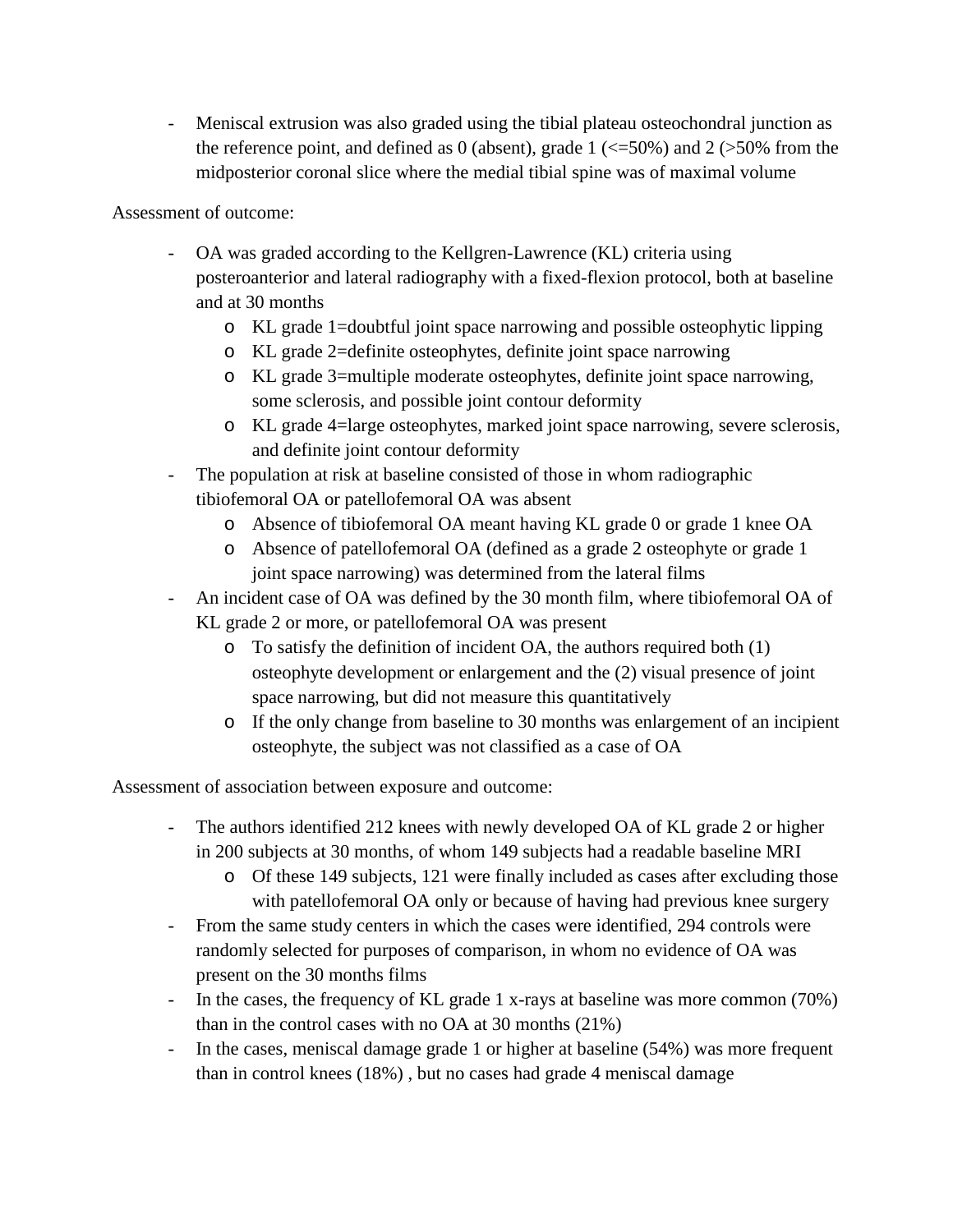- The effect size for meniscal damage was computed as an odds ratio (OR), which was adjusted for other factors which could be associated with both meniscal damage and with knee OA, such as age, sex, physical activity, BMI, and mechanical knee alignment
	- o The OR for a minor meniscal tear versus no meniscal damage was 3.0 with a 95% Confidence interval (CI) from 1.4 to 6.4
	- o For more severe meniscal damage, the OR was 7.9 with a 95% CI from 4.4 to 14.0
- An additional analysis was done which excluded any knee with KL grade 1 changes at baseline, since these were considered to possibly represent early knee OA; when this analysis was done, the OR was 7.4 with 95% CI from 3.2 to 17.0
- Gender of the subject did not influence the ORs, which were the same in men and women
- Although this was not part of the initial plan of analysis, the authors noted that newly occurring meniscal damage developed sometime between baseline and followup in 29 case knees and in only 6 control knees

Authors' conclusions:

- A meniscal tear is a potent structural risk factor for later development of tibiofemoral OA
- This association is present in knees which have never been operated on, and means that the association is not explained by damage from a meniscectomy
- The subjects in the study were drawn from a general population of people with risk factors for OA, such as overweight, frequent knee pain, and stiffness
- The association is therefore likely to be valid in the general population of middleaged and older people without other known risk factors for OA
- A degenerative meniscal tear should be viewed as a signal of early OA disease and patients with meniscal damage should be treated accordingly

Comments:

- The nested case-control design presents many advantages in terms of study design
	- o The exposure data is collected prospectively, avoiding many potential biases which arise when this is collected retrospectively
	- o The exposure does not depend on patient self-report, but was based on radiographs which were assessed by readers who were unaware of the case/control status of the subjects they were reviewing
	- o Similarly, the outcome was defined radiographically and was read by radiologists unaware of the case/control status of the subjects